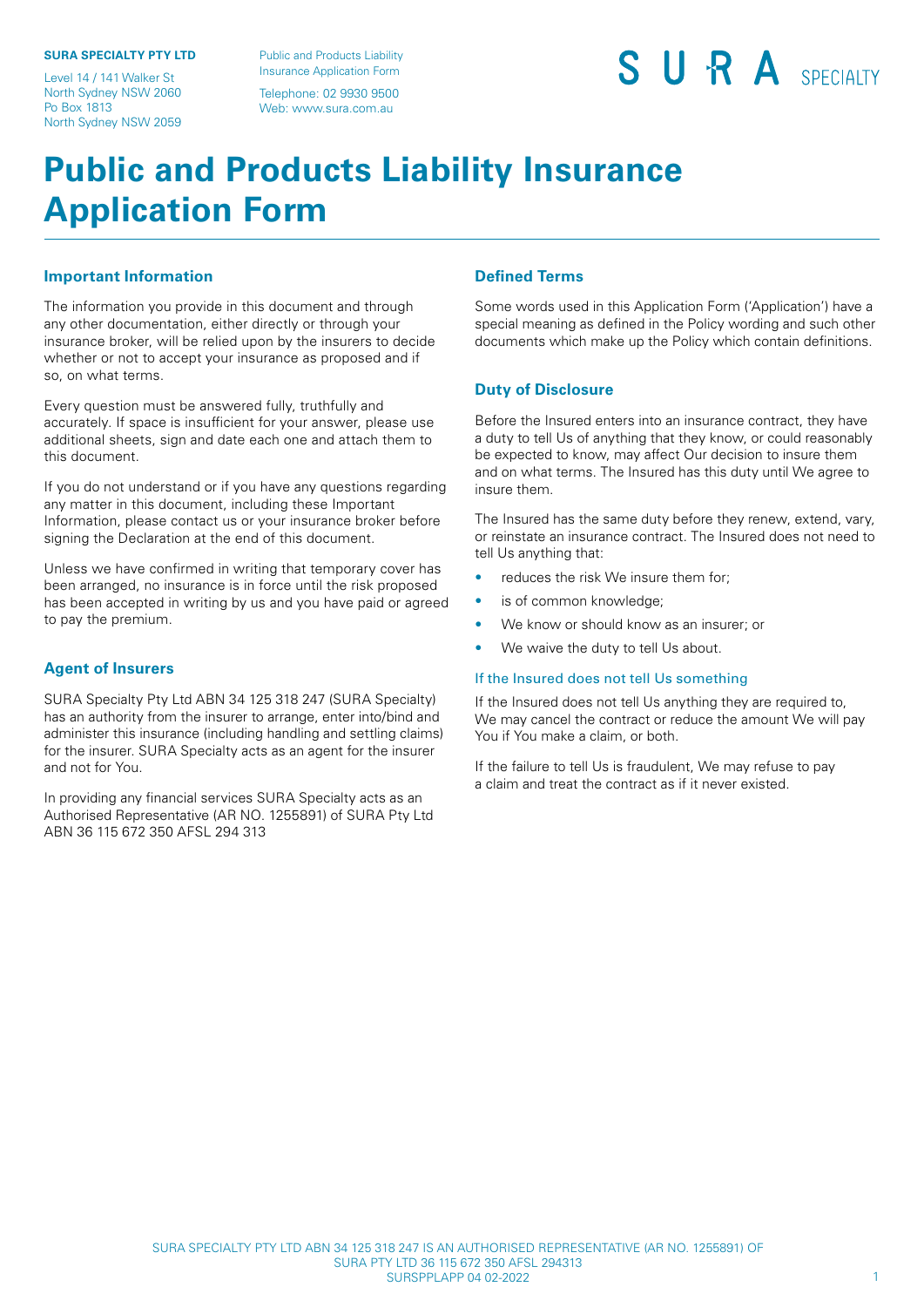#### **SURA SPECIALTY PTY LTD**

Level 14 / 141 Walker St North Sydney NSW 2060 Po Box 1813 North Sydney NSW 2059

Public and Products Liability Insurance Application Form Telephone: 02 9930 9500 Web: [www.sura.com.au](http://www.sura.com.au/)

## SURA SPECIALTY

### **Privacy**

We are committed to protecting your privacy in accordance with the Privacy Act 1988 (Cth) and the Australian Privacy Principles (APPs), which will ensure the privacy and security of your personal information.

The information provided in this document and any other documents provided to us will be dealt with in accordance with our Privacy Policy. By executing this document, you consent to collection, use and disclosure of your personal information in accordance with our Privacy Policy. If you do not provide the personal information requested or consent to its use and disclosure in accordance with our Privacy Policy, your application for insurance may not be accepted, we may not be able to administer your services/products, or you may be in breach of your duty of disclosure.

Our Privacy Policy explains how we collect, use, disclose and handle your personal information including transfer overseas and provision to necessary third parties as well as your rights to access and correct your personal information and make a complaint for any breach of the APPs. A copy of our Privacy Policy is located on our website at [www.sura.com.au](http://www.sura.com.au) 

Please access and read this policy. If you have any queries about how we handle your personal information or would prefer to have a copy of our Privacy Policy mailed to you, please ask us. If you wish to access your file, please ask SURA Specialty.

### **General Insurance Code Of Practice**

The Insurance Council of Australia Limited has developed the General Insurance Code of Practice ("the Code"), which is a self-regulatory code for use by all insurers. The Code aims to raise the standards of practice and service in the insurance industry.

The Code Governance Committee (CGC) is an independent body that monitors and enforces insurers' compliance with the Code.

For further information on the Code, please visit [www.codeofpractice.com.au](http://www.codeofpractice.com.au) 

For more information on the Code Governance Committee (CGC) go to <https://insurancecode.org.au>

### **Subrogation Rights**

If You have entered into an agreement with another party which prevents Us from taking a recovery action for compensation from that party it may affect Your rights to cover under this Policy.

Should You now be a party to such agreement or be requested to enter such an agreement in the future please advise Us immediately in writing.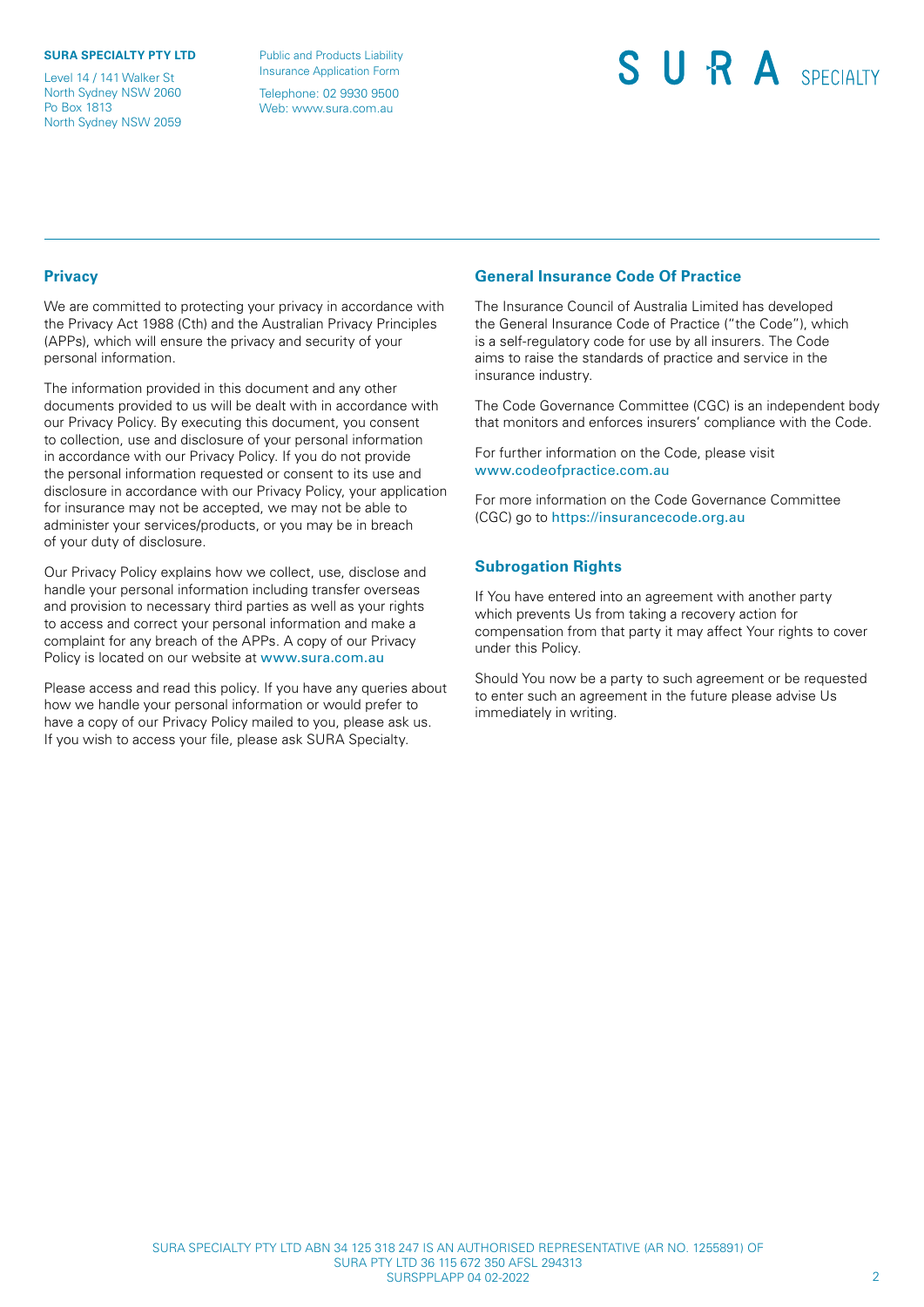### **1. The Applicant**

#### Insured

List all entities including subsidiary companies, that You require to be specified as the Insured

| Postal address                   |           |         |                 | State | Postcode  |
|----------------------------------|-----------|---------|-----------------|-------|-----------|
|                                  |           |         |                 |       |           |
| Tax Status: Registered Business? |           |         |                 |       | Yes<br>No |
| ABN                              |           | Taxable | Website address |       |           |
|                                  |           | $\%$    |                 |       |           |
| Number of employees              |           |         |                 |       |           |
| Full-time                        | Part-time |         |                 |       |           |

Note: Provision of Your website does not alleviate You of Your Duty of Disclosure.

### **2. Details of Your Business**

### State full details

### **3. Period of Insurance**

| Commences 4pm on                  | And ends 4pm on |                 |
|-----------------------------------|-----------------|-----------------|
| Limit of Liability                | Deductible      |                 |
| \$                                | \$              | Each Occurrence |
| Date the Business was established |                 |                 |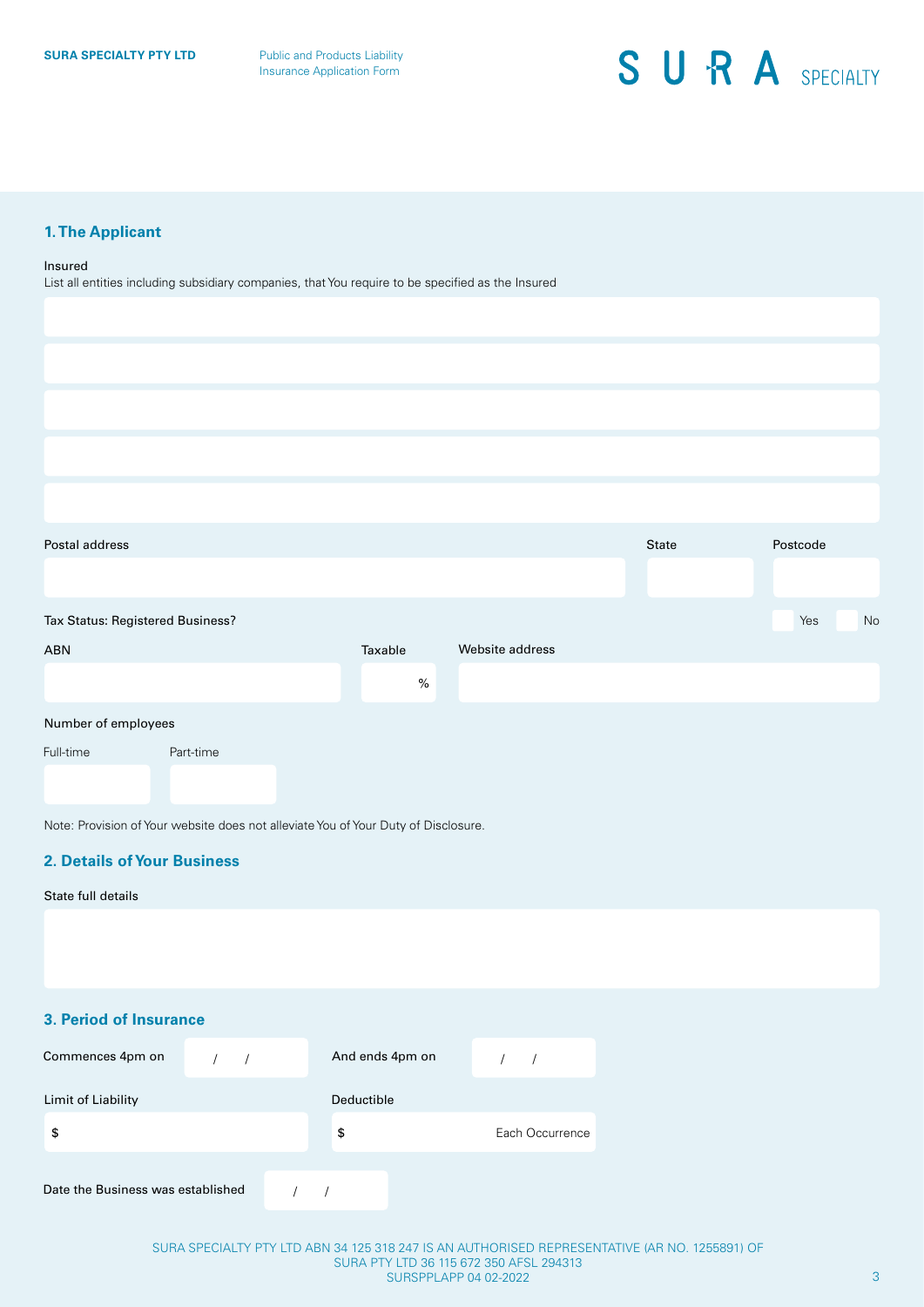### **4. Estimated Annual Payroll**

| Including Directors, Partners and Principals          | ${\mathbb S}$                                                                                        |               |     |    |
|-------------------------------------------------------|------------------------------------------------------------------------------------------------------|---------------|-----|----|
| Split as follows                                      |                                                                                                      |               |     |    |
|                                                       | a) Installation, maintenance, service, repair or construction work conducted away from Your premises | \$            |     |    |
| b) Managerial/clerical/sales                          | \$                                                                                                   |               |     |    |
| c) Manufacturing                                      |                                                                                                      | \$            |     |    |
| d) Other, please specify                              |                                                                                                      | ${\mathbb S}$ |     |    |
| Do You engage any contractors and/or sub-contractors? |                                                                                                      |               | Yes | No |
| If Yes, please advise                                 |                                                                                                      |               |     |    |
| a) Nature of work performed                           |                                                                                                      |               |     |    |
|                                                       |                                                                                                      |               |     |    |
|                                                       |                                                                                                      |               |     |    |
|                                                       | b) Estimated annual labour payments to such contractors and/or sub-contractors                       | \$            |     |    |
|                                                       | c) Do You identify the existence of liability insurance held by contractors and/or sub-contractors?  |               | Yes | No |
|                                                       | d) Are You always named as principal on the contractors and/or subcontractors liability policies?    |               | Yes | No |

Do You utilise any Labour hire personnel?

#### If Yes, please advise

a) Nature of work performed

b) Estimated annual labour payments for such labour hire personnel

\$

Yes

No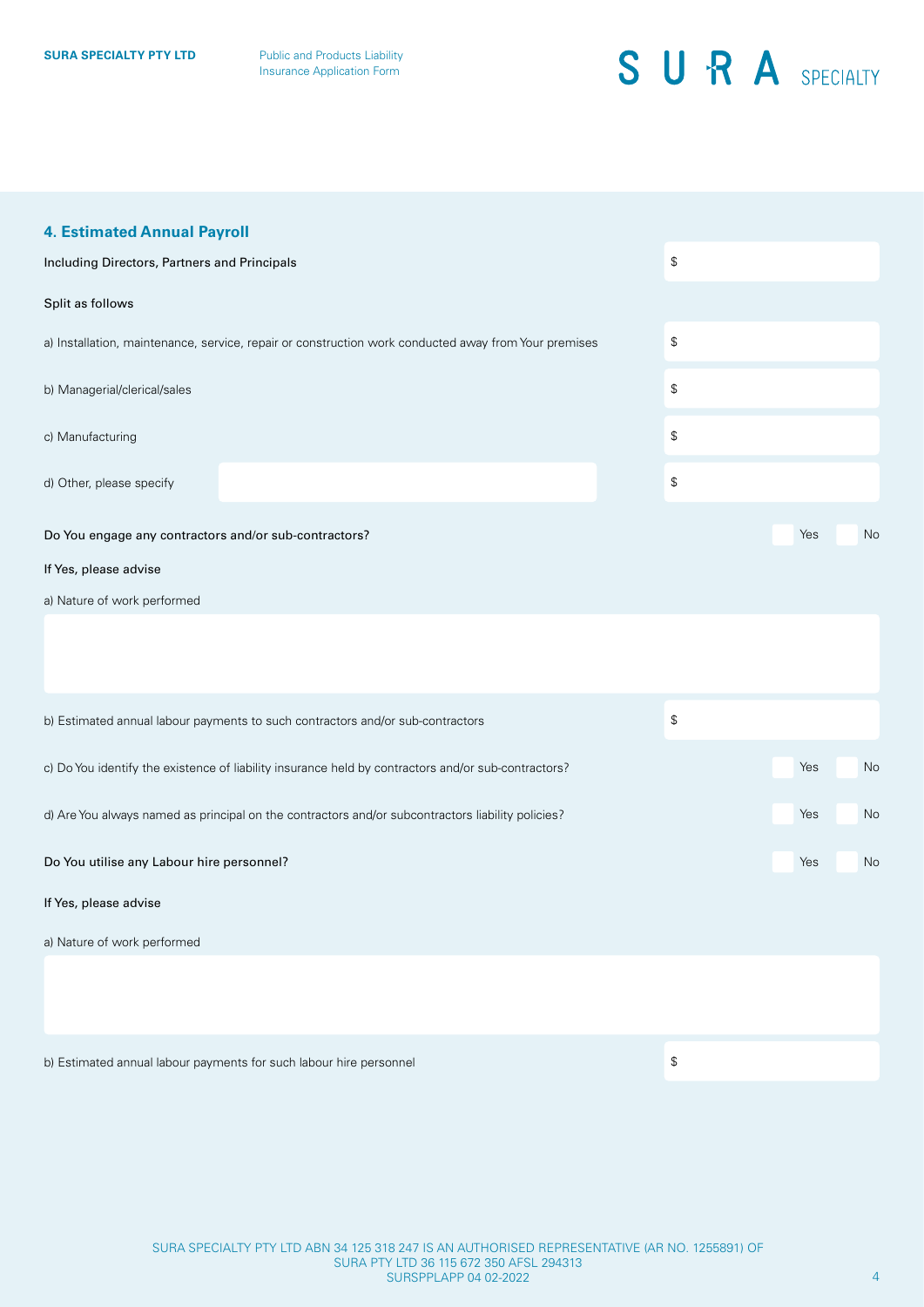|                                | <b>5. Estimated Annual Turnover</b>                                                                                                                             |            | \$        |                                                               |      |            |      |                             |           |      |                 |
|--------------------------------|-----------------------------------------------------------------------------------------------------------------------------------------------------------------|------------|-----------|---------------------------------------------------------------|------|------------|------|-----------------------------|-----------|------|-----------------|
|                                | Please split the estimated annual turnover by State                                                                                                             |            |           |                                                               |      |            |      |                             |           |      |                 |
| Ensure it adds up to 100%      |                                                                                                                                                                 |            |           |                                                               |      |            |      |                             |           |      |                 |
| <b>NSW</b>                     | <b>VIC</b>                                                                                                                                                      | <b>QLD</b> | <b>SA</b> | NT.                                                           |      | <b>ACT</b> |      | <b>TAS</b>                  | <b>WA</b> |      | <b>Overseas</b> |
| $\%$                           | $\%$                                                                                                                                                            |            | $\%$      | $\%$                                                          | $\%$ |            | $\%$ | $\%$                        |           | $\%$ | %               |
|                                | If Overseas turnover involved please list the countries involved below                                                                                          |            |           |                                                               |      |            |      |                             |           |      |                 |
|                                |                                                                                                                                                                 |            |           |                                                               |      |            |      |                             |           |      |                 |
|                                |                                                                                                                                                                 |            |           |                                                               |      |            |      |                             |           |      |                 |
|                                | * From 1 January 2018, small businesses will be exempt from paying NSW Stamp Duty on certain types of insurance. If eligible for the Stamp Duty                 |            |           |                                                               |      |            |      |                             |           |      |                 |
|                                | exemption, please complete and return to Us the attached NSW Small Business Stamp Duty Exemption Declaration.                                                   |            |           |                                                               |      |            |      |                             |           |      |                 |
|                                | 6. Do You own, control or operate any landfill sites?                                                                                                           |            |           |                                                               |      |            |      |                             |           | Yes  | No              |
| If Yes, please provide details |                                                                                                                                                                 |            |           |                                                               |      |            |      |                             |           |      |                 |
|                                |                                                                                                                                                                 |            |           |                                                               |      |            |      |                             |           |      |                 |
|                                |                                                                                                                                                                 |            |           |                                                               |      |            |      |                             |           |      |                 |
|                                |                                                                                                                                                                 |            |           |                                                               |      |            |      |                             |           |      |                 |
|                                | 7. Do You own or use any Watercraft in connection with Your Business?                                                                                           |            |           |                                                               |      |            |      |                             |           | Yes  | No              |
| If Yes, please provide details |                                                                                                                                                                 |            |           |                                                               |      |            |      |                             |           |      |                 |
| Type of watercraft             |                                                                                                                                                                 |            |           | Length of watercraft                                          |      |            |      | <b>Activities performed</b> |           |      |                 |
|                                |                                                                                                                                                                 |            |           |                                                               |      |            |      |                             |           |      |                 |
|                                |                                                                                                                                                                 |            |           |                                                               |      |            |      |                             |           |      |                 |
|                                |                                                                                                                                                                 |            |           |                                                               |      |            |      |                             |           |      |                 |
|                                |                                                                                                                                                                 |            |           |                                                               |      |            |      |                             |           |      |                 |
|                                |                                                                                                                                                                 |            |           |                                                               |      |            |      |                             |           |      |                 |
|                                |                                                                                                                                                                 |            |           |                                                               |      |            |      |                             |           |      |                 |
|                                | 7a. Is any work performed by You or on Your behalf on or within any Watercraft exceeding<br>10 metres in length or any floating off-shore gas or oil platforms? |            |           |                                                               |      |            |      |                             |           | Yes  | No              |
|                                | If Yes, please advise the details of such work as follows                                                                                                       |            |           |                                                               |      |            |      |                             |           |      |                 |
| a) Estimated annual turnover   |                                                                                                                                                                 |            |           | b) Your maximum contract value in respect of any one contract |      |            |      |                             |           |      |                 |
| ${\mathbb S}$                  |                                                                                                                                                                 |            | \$        |                                                               |      |            |      |                             |           |      |                 |
|                                |                                                                                                                                                                 |            |           |                                                               |      |            |      |                             |           |      |                 |
| c) Type of work performed      |                                                                                                                                                                 |            |           |                                                               |      |            |      |                             |           |      |                 |
|                                |                                                                                                                                                                 |            |           |                                                               |      |            |      |                             |           |      |                 |
|                                |                                                                                                                                                                 |            |           |                                                               |      |            |      |                             |           |      |                 |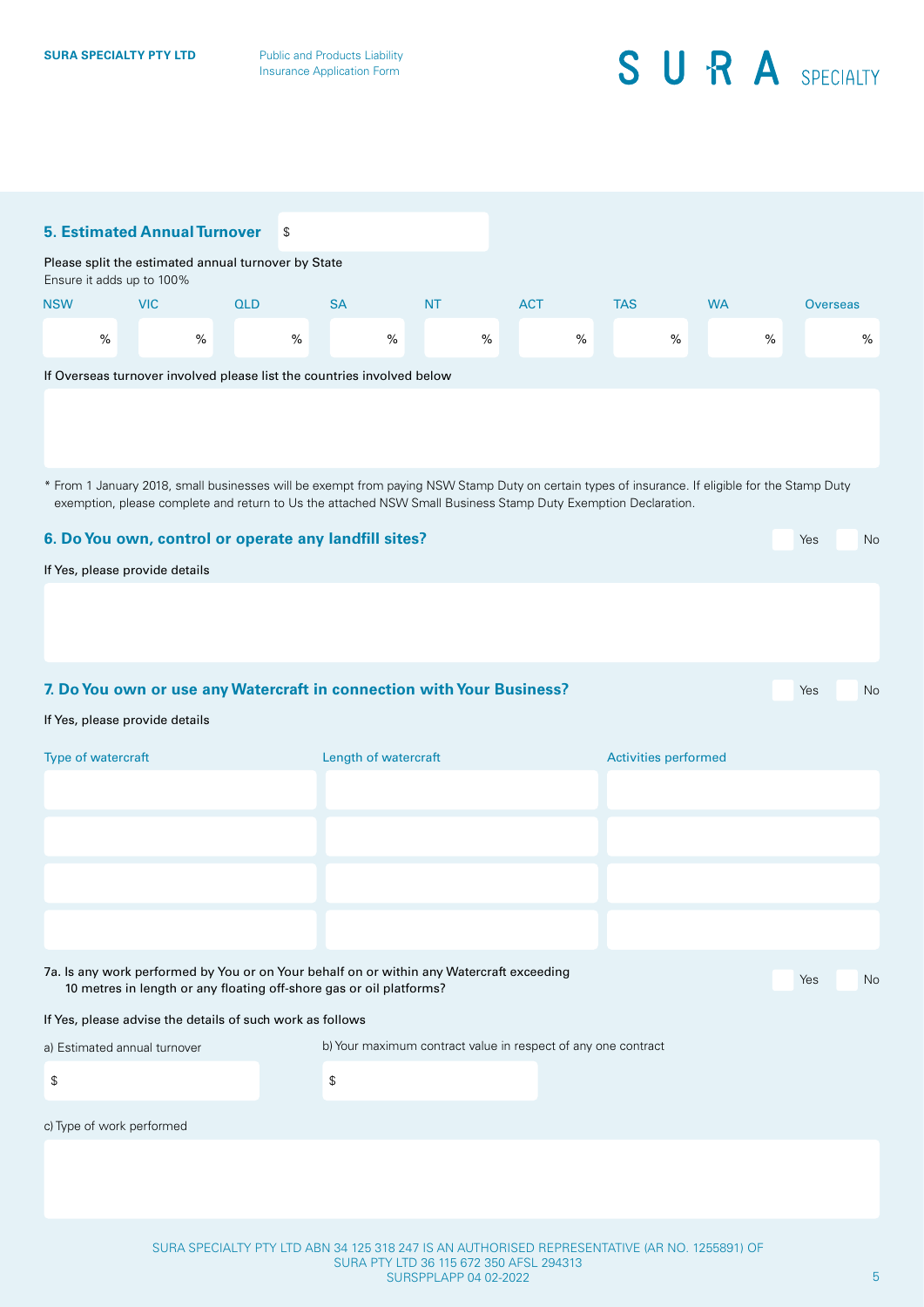| 8. Do You own, control or operate any above ground or underground mines?             | Yes | No |
|--------------------------------------------------------------------------------------|-----|----|
| If Yes, please provide details                                                       |     |    |
|                                                                                      |     |    |
|                                                                                      |     |    |
| 9. Is any work performed by You or on Your behalf on or within any of the following? |     |    |
| Airports                                                                             | Yes | No |
| Dams                                                                                 | Yes | No |
| Fixed Off-Shore Gas or Oil Platforms                                                 | Yes | No |
| Petrochemical plants or refineries                                                   | Yes | No |
| Power stations                                                                       | Yes | No |
| Railway lines                                                                        | Yes | No |
| Mines (above ground or open cuts)                                                    | Yes | No |
| Underground mines                                                                    | Yes | No |

If You have answered Yes, to any of the above please advise precise details of the work performed and the estimated annual turnover derived from such. Indemnity may not be provided under this Policy for such work depending on the work performed and the relevant turnover. Upon receipt of the required details, SURA Specialty will advise Your insurance broker in writing whether such work can be included under the Business along with any amendments that SURA Specialty requires to be made to the Policy.

Relevant details

### **10. Locations of premises occupied by You in order to conduct Your business**

| <b>Address</b> | Occupancy | Indicate if owned or leased |
|----------------|-----------|-----------------------------|
|                |           |                             |
|                |           |                             |
|                |           |                             |
|                |           |                             |
|                |           |                             |
|                |           |                             |
|                |           |                             |
|                |           |                             |
|                |           |                             |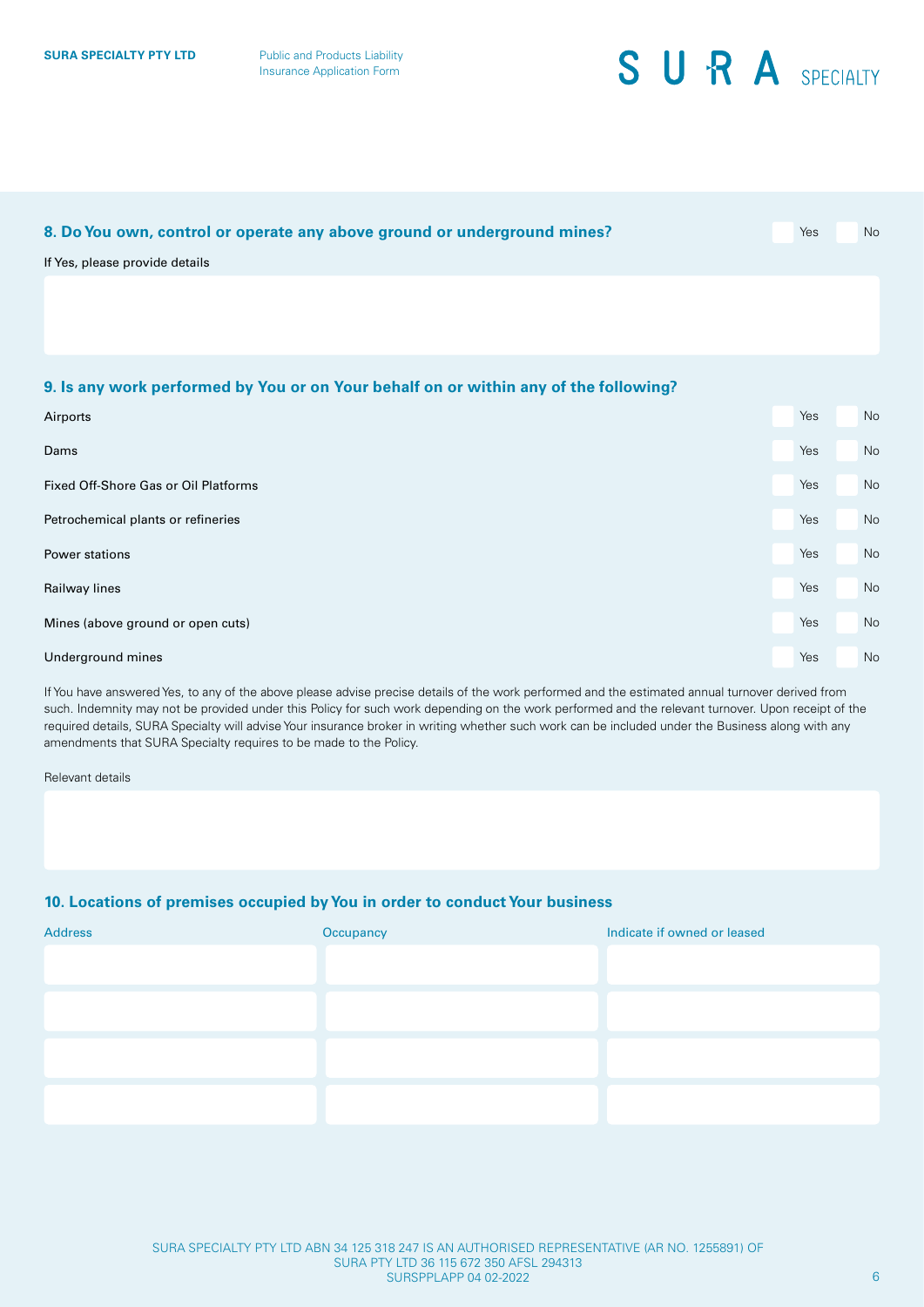**11. Have You entered into any contract or agreement (including any in respect of the supply of raw materials, components or finished goods) under which You have assumed liability for which You would not otherwise be liable, or under which You have waived Your Legal Rights of Recovery (e.g. Hold Harmless Agreements)?** If Yes, please provide details and attach copies of the contract or agreement Yes No If Yes, advise type of activities and countries where this is conducted **12. Do You perform any activities outside Australia?** The Contract of the Contract of the Vesting of No. 2014. The Vesting of No

### **13. Your Product details**

Your Products means any goods, products or property after they have ceased to be in Your possession or under Your control which are, or are deemed by law to have been manufactured, grown, extracted, produced, processed, assembled, constructed, erected, installed, altered, repaired, serviced, treated, renovated, sold, supplied, distributed, imported or exported by You or on Your behalf including labels, packaging or any container thereof, the design, specification, or formula of the goods, products or property and directions, instructions or advice given or omitted to be given in connection with such goods, products or property.

Please read the above definition of Your Products, prior to completing Questions 14 to 21.

#### **14. In regards to Your Products please advise which of the following apply**

| Manufacture        | Yes | No        | Repair, service or maintain | Yes | No |
|--------------------|-----|-----------|-----------------------------|-----|----|
| Process            | Yes | No        | Sell, supply or distribute  | Yes | No |
| Mix or Blend       | Yes | <b>No</b> | Import                      | Yes | No |
| Construct or erect | Yes | No        | Export                      | Yes | No |
| Install            | Yes | No        | Other, please specify       |     |    |

#### If You answered Yes to any of the above, please complete the following

| <b>List of Your Products</b> | Activity performed | Approximate amount of turnover derived |
|------------------------------|--------------------|----------------------------------------|
|                              |                    | \$                                     |
|                              |                    | \$                                     |
|                              |                    | \$                                     |
|                              |                    | \$                                     |

SURA SPECIALTY PTY LTD ABN 34 125 318 247 IS AN AUTHORISED REPRESENTATIVE (AR NO. 1255891) OF SURA PTY LTD 36 115 672 350 AFSL 294313 SURSPPLAPP 04 02-2022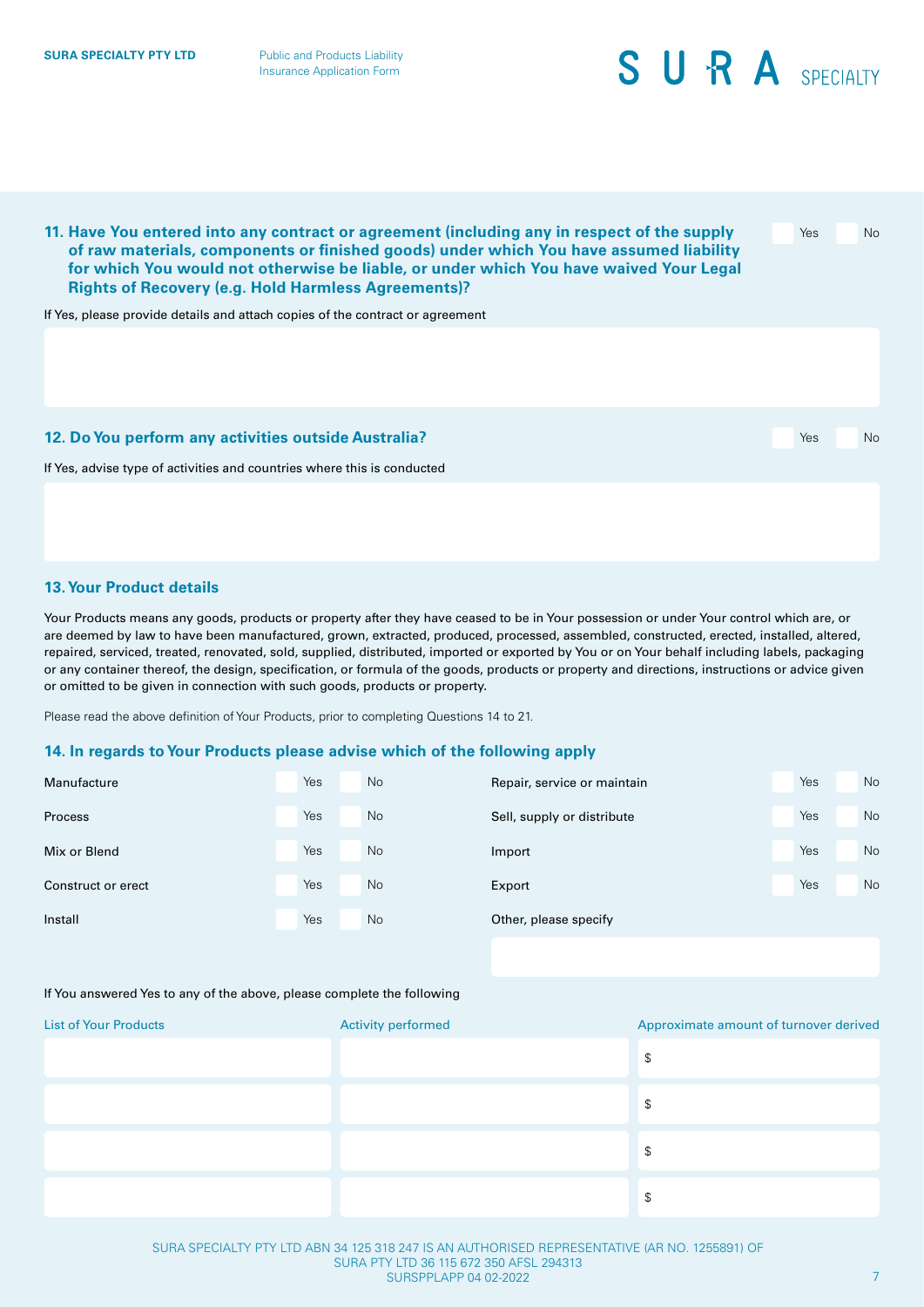| <b>List of Your Products</b>                                                      | Activity performed                                                                                                   | Approximate amount of turnover derived            |
|-----------------------------------------------------------------------------------|----------------------------------------------------------------------------------------------------------------------|---------------------------------------------------|
|                                                                                   |                                                                                                                      | $\, \, \raisebox{-1.5pt}{\text{\circle*{1.5}}}\,$ |
|                                                                                   |                                                                                                                      | $\, \, \mathbb{S} \,$                             |
|                                                                                   |                                                                                                                      | $\mathbb{S}$                                      |
|                                                                                   |                                                                                                                      | $\, \, \mathbb{S} \,$                             |
|                                                                                   |                                                                                                                      | $\mathbb{S}$                                      |
|                                                                                   |                                                                                                                      | $\mathbb{S}$                                      |
| Please attach product brochure if available                                       |                                                                                                                      |                                                   |
|                                                                                   | 15. Have any of Your Products been discontinued during the past 10 years?                                            | Yes<br>No                                         |
| If Yes, please list the good or products and advise the reason for discontinuance |                                                                                                                      |                                                   |
|                                                                                   |                                                                                                                      |                                                   |
| 16. Exports                                                                       |                                                                                                                      |                                                   |
| Are any of Your Products exported?                                                |                                                                                                                      | $\operatorname{\mathsf{No}}$<br>Yes               |
| If Yes, please provide details of                                                 |                                                                                                                      |                                                   |
| a) Estimated annual turnover derived from exports                                 |                                                                                                                      |                                                   |
| \$                                                                                |                                                                                                                      |                                                   |
| b) Countries to which Your Products are exported                                  |                                                                                                                      |                                                   |
|                                                                                   |                                                                                                                      |                                                   |
| c) Countries in which You have a branch or subsidiary company                     |                                                                                                                      |                                                   |
|                                                                                   |                                                                                                                      |                                                   |
|                                                                                   | Note that exports to USA or Canada are specifically excluded by this Policy, refer to exclusion 5.11 of this Policy. |                                                   |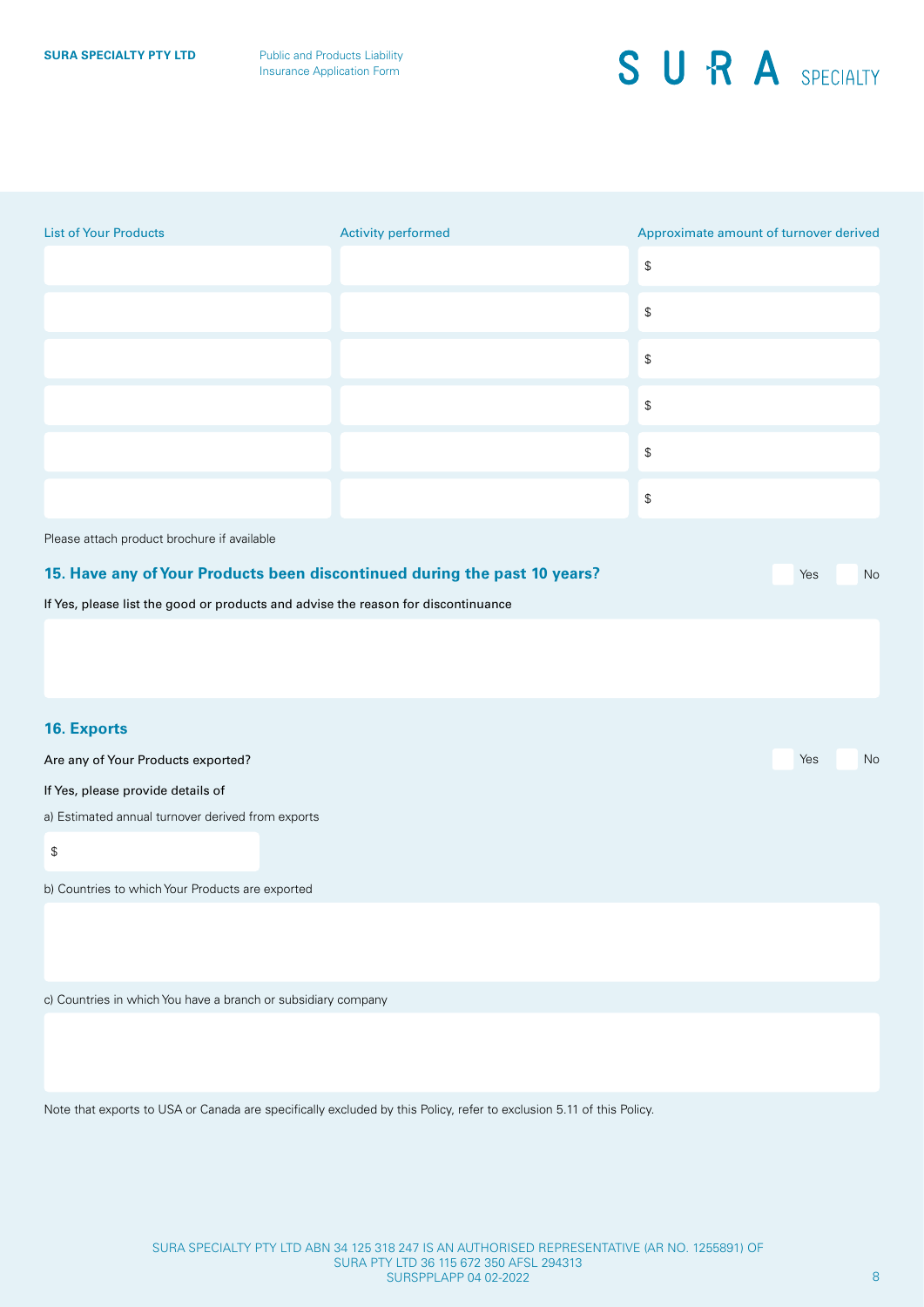**SURA SPECIALTY PTY LTD** Public and Products Liability Insurance Application Form

## SURA SPECIALTY

| 17. Imports                                                                                                                              |     |    |
|------------------------------------------------------------------------------------------------------------------------------------------|-----|----|
| Are any of Your Products imported?                                                                                                       | Yes | No |
| If Yes, please provide details of                                                                                                        |     |    |
| a) Countries from which You import                                                                                                       |     |    |
|                                                                                                                                          |     |    |
| b) Describe the goods or products imported                                                                                               |     |    |
|                                                                                                                                          |     |    |
| <b>18. Suppliers</b>                                                                                                                     |     |    |
| What procedure do You have in place for identifying the source of particular raw materials, components or finished good supplied to you? |     |    |
|                                                                                                                                          |     |    |
| <b>19. Quality control</b>                                                                                                               |     |    |
| a) Do Your Products comply with all relevant Australian Standards?                                                                       | Yes | No |
| If No, please provide the reason for non compliance                                                                                      |     |    |
|                                                                                                                                          |     |    |
| b) List the relevant Australian Standards that apply to Your Products                                                                    |     |    |
|                                                                                                                                          |     |    |
| c) List the relevant Australian Standards that apply to Your Products                                                                    |     |    |
|                                                                                                                                          |     |    |
| d) Have You obtained ISO Accreditation? If Yes, please attach a copy of Your certificate.                                                | Yes | No |
| Date Accredited<br>$\sqrt{ }$<br>$\sqrt{ }$                                                                                              |     |    |
|                                                                                                                                          |     |    |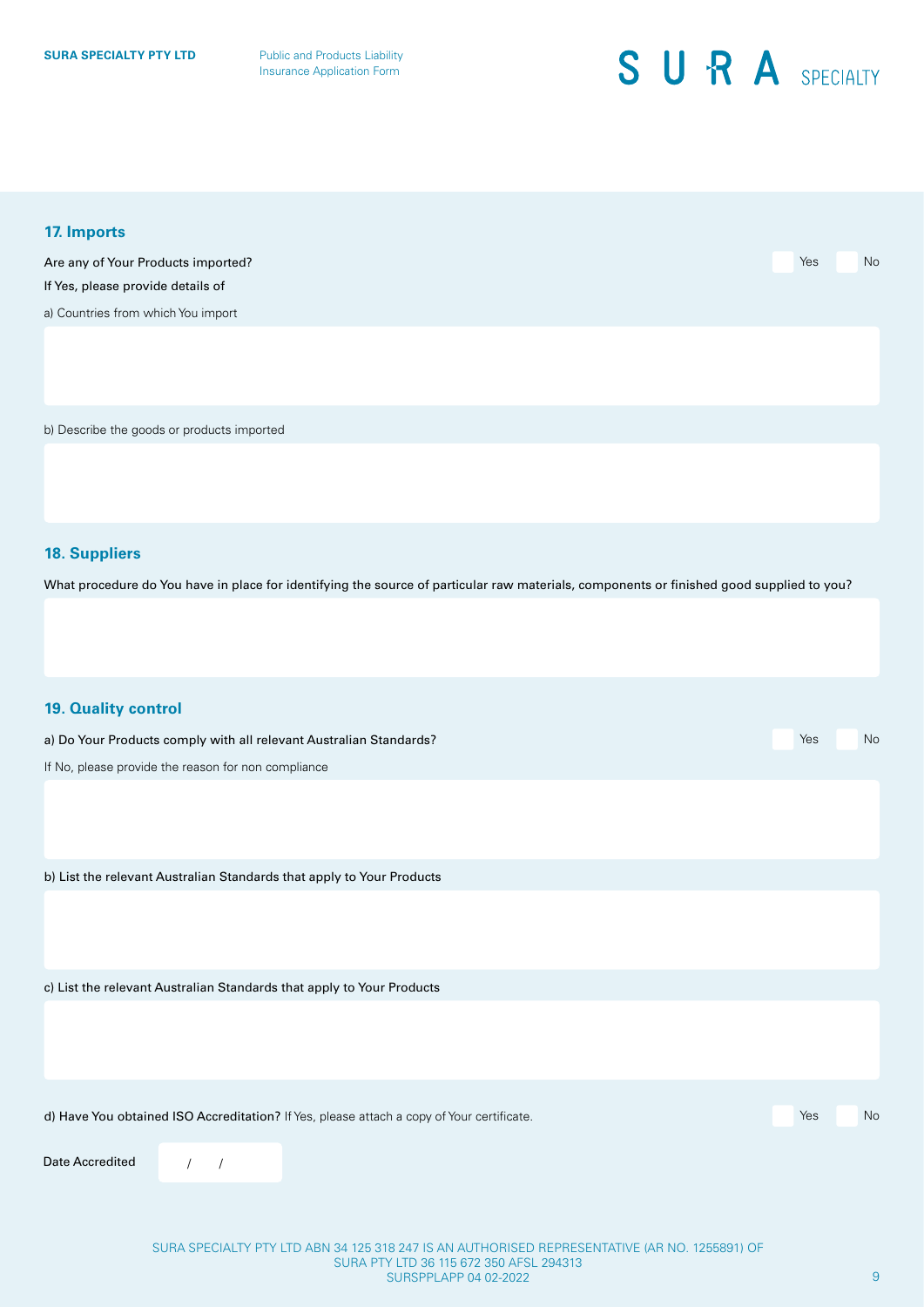### **20. Product details**

Have any of Your Products been recalled during the past 10 years? The new Your North Communication of North Communication of North Communication of North Communication of North Communication of North Communication of North

#### If Yes, please provide details

| Date of recall | Reason for recall | Number of units involved |
|----------------|-------------------|--------------------------|
|                |                   |                          |
|                |                   |                          |
|                |                   |                          |
|                |                   |                          |
|                |                   |                          |

### **21. High hazard products**

Are You currently, or have You previously been, involved in the manufacture, importing or exporting of any of the following

| Veterinary products which are required to be prescribed and administered by a qualified veterinarian             | Yes | No |
|------------------------------------------------------------------------------------------------------------------|-----|----|
| Ammunition, blasting explosives (other than fertiliser, fuel or ammunition nitrate) or detonators for explosives | Yes | No |
| Medicines which are required to be prescribed by a registered medical practitioner                               | Yes | No |
| Herbicides, insecticides, defoliants                                                                             | Yes | No |
| Stockfeed                                                                                                        | Yes | No |
| Tobacco                                                                                                          | Yes | No |
| Blood and/or blood components as regulated by the Therapeutic Goods Act 1989 (Cth)                               | Yes | No |
| Vehicles (other than trailers)                                                                                   | Yes | No |

Please note that no cover attaches in regards to these high hazard products unless specifically agreed to in writing by SURA Specialty.

If You have answered Yes to any of the above please advise details of the activity performed and the estimated annual turnover derived from that particular high hazard product. Upon receipt of the required details, SURA Specialty will advise Your insurance broker in writing whether any particular high hazard product can be included under this Policy along with any amendments that SURA Specialty requires to be made to the Policy.

#### Relevant details

IMPORTANT NOTE: This Policy excluded all cover whatsoever for any of Your Products that are: Aircraft, hovercraft and/or fireworks.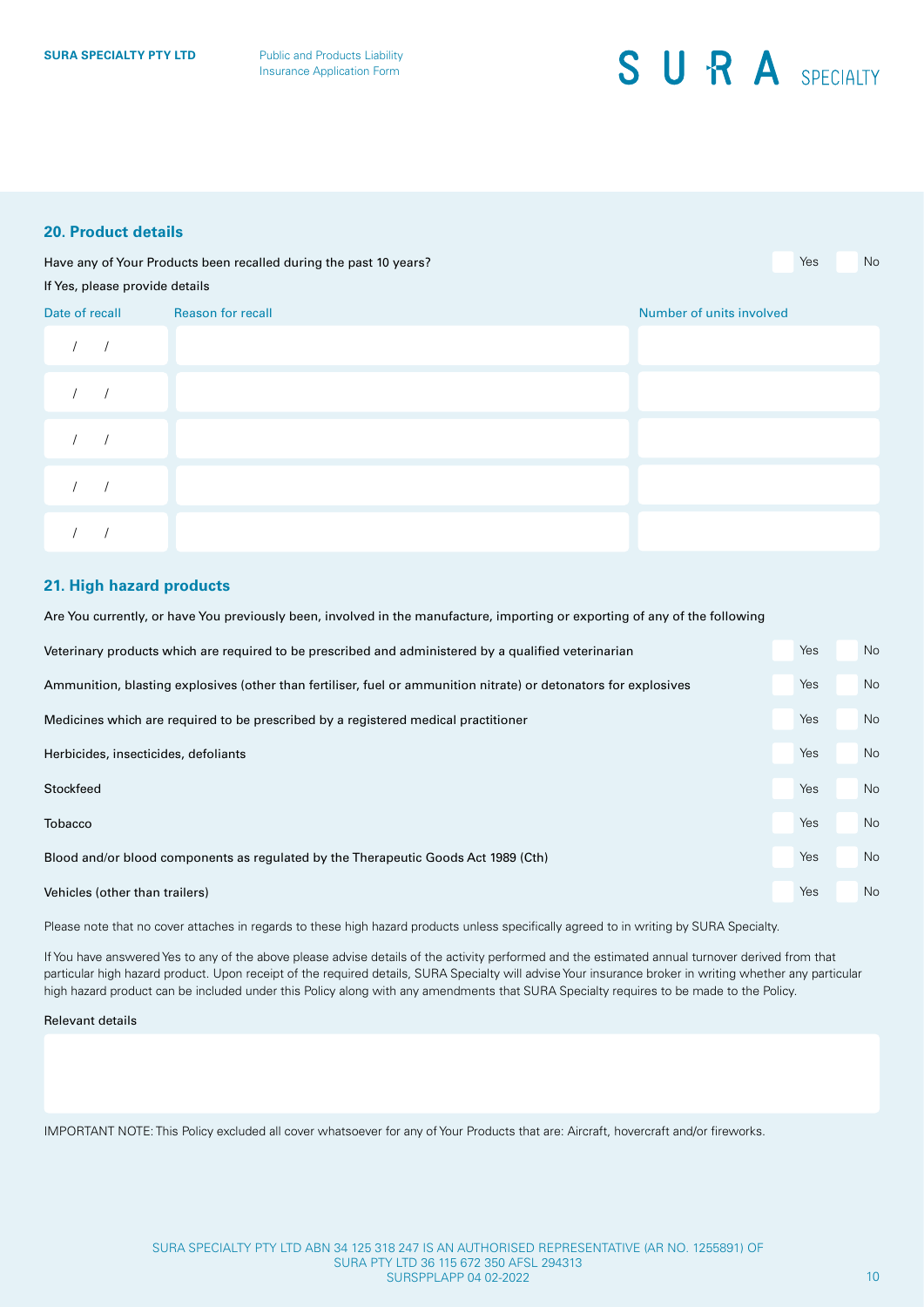### **22. Insurance history**

| a) Within the last seven years has any incident occurred or claim been made against You involving Personal Injury | Yes | <b>No</b> |
|-------------------------------------------------------------------------------------------------------------------|-----|-----------|
| to any person not being Your employee or damage to property of others?                                            |     |           |

#### If Yes, please provide details

| Date of loss | Cause of claim / incident | Amount of claim |
|--------------|---------------------------|-----------------|
| $\sqrt{2}$   |                           | \$              |
|              |                           | \$              |
|              |                           | \$              |
|              |                           | \$              |
|              |                           | \$              |

b) Has any Insurer ever declined, refused to renew, cancelled or imposed special terms or conditions to any application, **renewal or policy held by You?** Yes Note No. 2012 12:00:00 PM A 2012 12:00:00 PM A 2012 12:00:00 PM A 2012 12:00

If Yes, please provide details